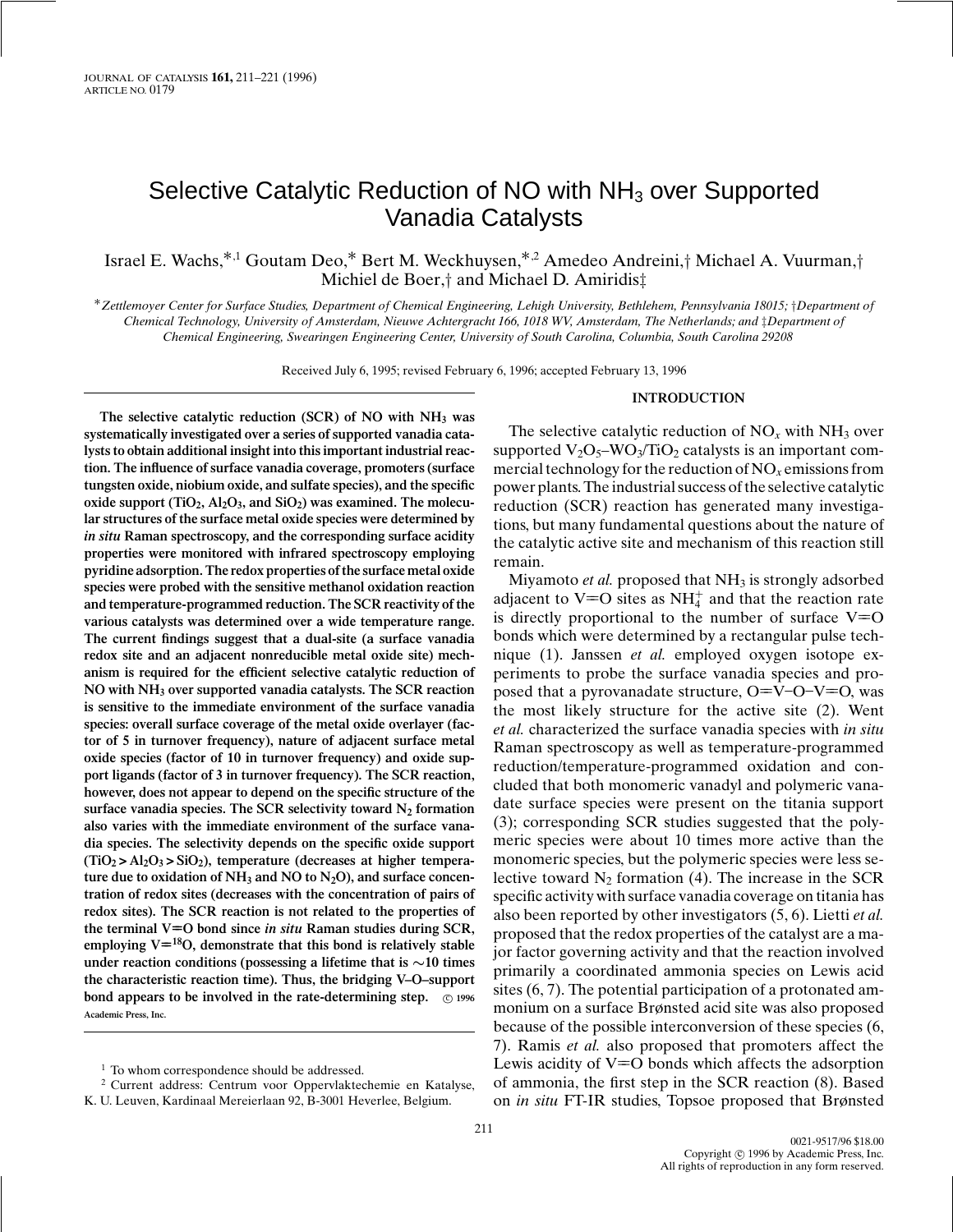acid sites are the main active sites for the SCR reaction over titania-supported vanadia catalysts (9). The role of Brønsted acidity in the SCR reaction over supported vanadia catalysts was also suggested by other research groups (10, 11). Model SCR studies with unsupported  $V_2O_5$  crystals concluded that the crystallographic planes possessing V–O–V or V–OH bonds rather than  $V=O$  bonds were the selective sites for the SCR reaction (12, 13). In a recent series of detailed studies over vanadia–titania catalysts, Topsoe *et al.* combined *in situ* FT-IR and on-line mass spectrometry studies, transient as well as steady state, to provide convincing evidence that both surface Brønsted acid sites and surface  $V=O$  sites are involved in the SCR catalytic cycle (14, 15).

The mechanism of the selective catalytic reduction of NO with ammonia over vanadia–titania catalysts has been proposed to occur both by an Eley–Rideal mechanism (1, 2, 6, 7, 12, 15) and by a Langmuir–Hinshelwood mechanism (4, 16, 17). However, significant amounts of adsorbed NO are not found on the vanadia–titania catalyst surface under reaction conditions (15). Furthermore, detailed microkinetic analysis of the SCR reaction by Dumesic *et al.* suggests that a simple two-step Eley–Rideal mechanism involving reaction between adsorbed NH<sub>3</sub> and gaseous (or weakly adsorbed) NO is also not consistent with the data (18). The SCR kinetic data could quantitatively be described by a kinetic model involving a three-step mechanism: equilibrated ammonia adsorption, activation of adsorbed ammonia, and reaction between activated ammonia and NO (gaseous or weakly adsorbed). The surface sites associated with these three reaction steps have been proposed to involve surface Brønsted acid sites, surface  $V=O$  sites, and reduced surface  $V=O$  sites (15).

This investigation was initiated to obtain additional fundamental insights into the nature of the active sites of supported vanadia catalysts employed in the selective catalytic reduction of NO with NH<sub>3</sub>. A major objective was to determine how the structure and reactivity of the surface vanadia species are influenced by surface coverage, promoters (surface tungsten oxide, niobium oxide, silica, and sulfate species), the specific oxide support (TiO<sub>2</sub>,  $Al_2O_3$ , and  $SiO_2$ ), and temperature. The dehydrated molecular structures of the surface metal oxide species were determined by Raman spectroscopy. The surface Brønsted and Lewis acidity were determined by IR experiments employing pyridine adsorption as a probe molecule. The redox potential of the surface metal oxide species was probed by the methanol oxidation reaction and temperature-programmed reduction (TPR). The DeNOx SCR reactivity of the catalysts was expressed as turnover frequencies (TOFs) to allow for a fundamental comparison between the molecular structure and the specific reactivity of the active sites present in these catalysts. The systematic variation of the parameters present in catalysts employed for the selective catalytic reduction of NO with NH<sub>3</sub> provided additional fundamental insights into the nature of the active sites present in SCR catalysts.

## **EXPERIMENTAL**

## *Preparation of Supported Vanadium Oxide Catalysts*

The oxide supports used for the preparation of supported vanadium oxide catalysts were  $TiO<sub>2</sub>$  (50 m<sup>2</sup>/g, Degussa), Al<sub>2</sub>O<sub>3</sub> (180 m<sup>2</sup>/g, Harshaw), and SiO<sub>2</sub> (300 m<sup>2</sup>/g, Cabot). The vanadium oxide precursor used for this study was vanadium triisopropoxide (Alfa, 95–98% purity), and the method used for the preparation was incipient wetness impregnation. The moisture- and air-sensitive nature of this precursor required that the prepation be performed in a nitrogen environment and using nonaqueous solvents. Known amounts of the precursor and methanol (Fishercertified ACS, 99.9% pure), corresponding to incipient wetness impregnation volume and final amount of vanadium oxide required, were prepared in a glove box filled with nitrogen, mixed thoroughly with the oxide support, and let to stand for 16 h. This was followed by various heat treatments in nitrogen and the final calcination was performed at 723 K for all the supported vanadium oxide catalysts (19).

# *Preparation of Promoted 1% V2O5/TiO2 Catalysts*

The oxides of tungsten, niobium, and sulfur were added to  $1\%$  V<sub>2</sub>O<sub>5</sub>/TiO<sub>2</sub> to study the effect of the promoters on supported vanadium oxide catalysts. The precursors and solvent used for tungsten oxide, niobia, and sulfur oxide were ammonium metatungstate and water, niobium ethoxide (moisture and air sensitive) and propanol, and ammonium sulfate and water, respectively. Known amounts of precursor and solvent were thoroughly mixed with a previously prepared  $1\%$  V<sub>2</sub>O<sub>5</sub>/TiO<sub>2</sub> in a nitrogen-filled glove box (niobium ethoxide) or in the ambient (ammonium metatungstate and ammonium sulfate) and let to sit for 16 h (20, 21). The niobium oxide-promoted sample was then heated similar to vanadium oxide-supported samples. The tungsten oxide- and sulfur oxide-promoted samples were gradually heated in oxygen (or air) up to 723 K.

## *Raman Spectrometer*

Laser Raman spectra were obtained with an  $Ar^+$  laser (Spectra Physics, Model 165). The incident laser was tuned to 514.5 nm and delivered 50–100 mW of power measured at the sample. The scattered radiation from the sample was collected at right angles to the laser beam and directed into an OMA III (Princeton Applied Research, Model 1463 optical multichannel analyzer) with a photodiode array detector thermoelectrically cooled to 238 K. About 100–200 mg of the pure catalyst was made into a wafer and placed in the *in situ* cell. The *in situ* cell contained a rotating cell, thermocouple probe, and inlet and outlet gas connections.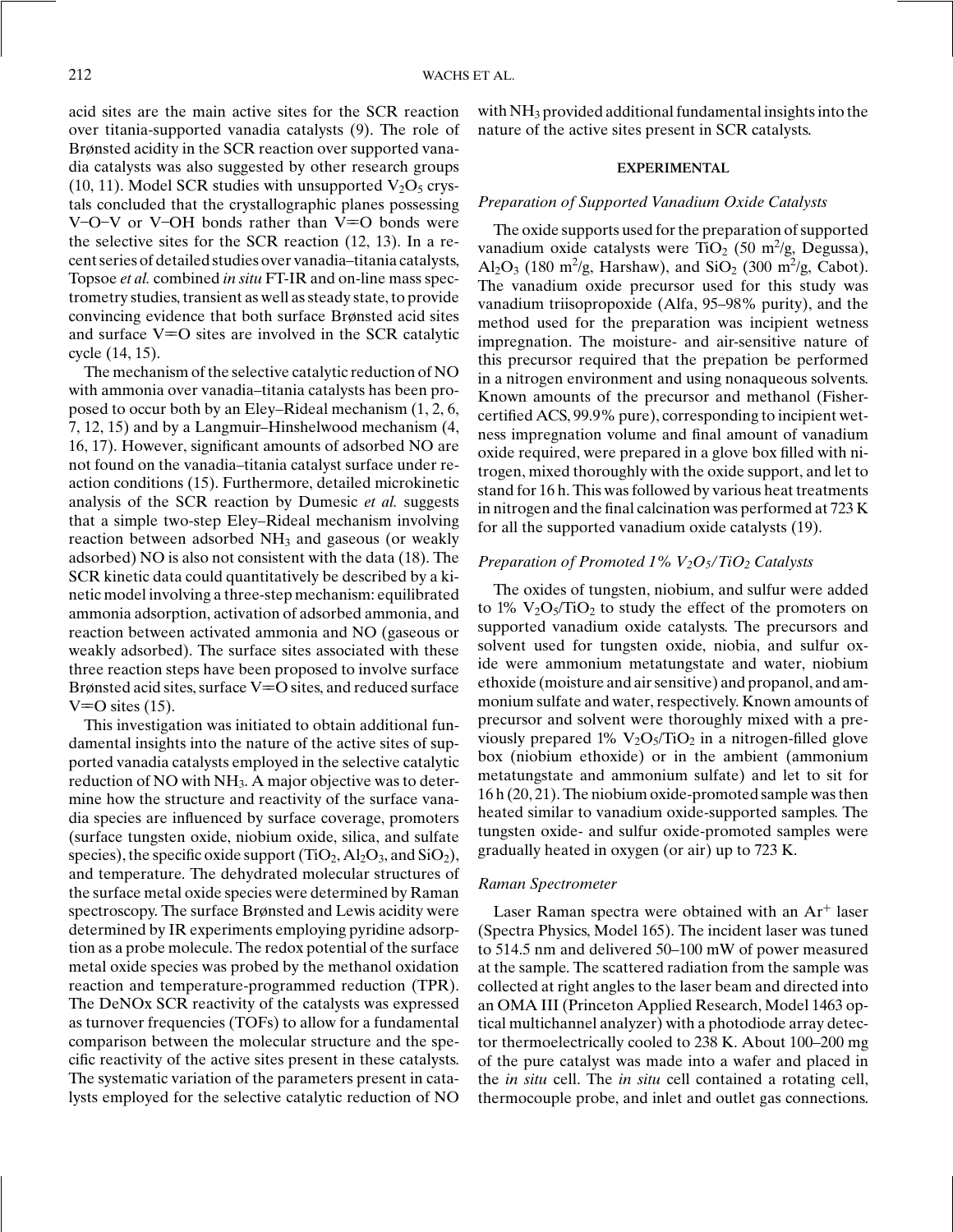The arrangment of the *in situ* cell has been outlined elsewhere (22). To obtain the Raman spectra under dehydration conditions the *in situ* cell was heated to 623 K for  $\frac{1}{2}$  h to desorb the surface moisture and then cooled to room temperature to enhance the signal. The entire procedure was performed in a stream of flowing oxygen (Linde Speciality Grade, 99.99% purity). The Raman spectra of the catalysts were also obtained under ambient conditions and checked for the effect of hydration–dehydration and, consequently, compound formation. No compound formation was observed for any of the samples.

*In situ* Raman spectroscopy for the selective catalytic reduction of NO with NH<sub>3</sub> was performed at  $300^{\circ}$ C on a  $4\%$  V<sub>2</sub>O<sub>5</sub>/ZrO<sub>2</sub> sample. The fresh catalyst was dehydrated *in situ* in a O<sub>2</sub> stream (Linde Speciality Grade, 99.99% purity) at 500°C for  $\frac{1}{2}$  h and then coooled to 450°C. The dehydrated sample was then reduced in a stream of  $C_4H_{10}/He$ gas mixture and reoxidized in a stream of  ${}^{18}O_2$ /He mixture (JWS Technologies, Inc., Matheson,  ${}^{18}O_2$ /He = 3/97) at 450 $\degree$ C. Repeating the reduction (in C<sub>4</sub>H<sub>10</sub>/He) and reoxidation (in  ${}^{18}O_2$ /He) at 450°C maximized the degree of oxygen-18 isotopic exchange. The selective catalytic reduction experiments were then performed *in situ* using a reaction mixture of 500 ppm NO, 500 ppm NH<sub>3</sub>, 50,000 ppm  ${}^{16}O_2$ , and a balance of He. The entire dehydration–reduction– reoxidation–reaction procedure was performed *in situ* without ever exposing the sample to ambient conditions.

## *Methanol Oxidation Reaction*

The methanol oxidation reaction was performed in a differential upflow reactor using a  $CH<sub>3</sub>OH/O<sub>2</sub>/He$  gas mixture in the molar ratio of ∼6/13/81 and flowing at ∼100 sccm. The products from the reactor were analyzed by a gas chromatograph (HP5840A) using two TCDs and a FID with two packed columns (Poropak R and Carbosieve SII) connected in parallel. The amount of catalyst was controlled to achieve less than 10% methanol conversion. The TOF for methanol oxidation was defined as molecules of methanol converted per molecule surface vanadium oxide site per second. Raman spectroscopy demonstrated that vanadium oxide was 100% dispersed below monolayer coverage (6%  $V_2O_5/TiO_2$ ). Additional details regarding the methanol oxidation reaction setup can be found elsewhere (19).

## *DeNOx Reaction*

The DeNOx reaction was carried out using a  $O_2$  (2%), NO (500 ppm), NH3 (550 ppm), and balance He (supplied by UCAR—Union Carbide) gas mixture. The gases were fed to a static gas mixing tube (MT) through four mass controllers (Hi-Tec MFC 201) to provide a total flow of 50  $\text{cm}^3$ -/min. The gas mixing section was made up of stainless-steel tubing maintained at 383 K. The reactant gas mixture was divided into seven streams in a splitter: six streams, adjusted by six mass flow controllers, were admitted to the six reactors and the seventh stream, consisting of excess mixture, was vented through a backpressure controller (Tescom mod. 26-2321-24) to maintain a constant pressure in the system. The reactor section is made up of a water-cooled oven controlled by a temperature-programmed controller (West 2050) carrying six glass reactors (Duran 50) which could be simultaneously tested. Within the oven, the reactor tubes extended through a cylindrical aluminum block designed to ensure a uniform temperature profile. The temperature in the oven was measured by means of a chromel–alumel thermocouple. The temperature was not found to differ from that prevailing inside the reactors under the test conditions.

The analysis of the reactants and products were performed with a mass spectrometer interfaced with a IBM-PC/AT computer. An air-actuated multiposition valve (Valco SD type) selects one of the product streams for admission to the mass spectrometer. This took place by differential pumping through a capillary tube  $(L = 1.10 \text{ m}$ ,  $i.d. = 0.15$  mm) and a small orifice. Calibration gas mixtures were used to quantify product concentrations. An internal standard technique was also applied to improve the accuracy of the measurements. The TOF for the SCR of NO*<sup>x</sup>* with NH<sub>3</sub> was defined as the molecules of NO converted per surface vanadium oxide site per second. Raman spectroscopy demonstrated that vanadium oxide was 100% dispersed below monolayer coverages ( $6\%$  V<sub>2</sub>O<sub>5</sub>/TiO<sub>2</sub>). Additional details of the DeNOx reaction system can be found elsewhere (23).

## *Acidity Measurements*

For the acidity measurements, pyridine was adsorbed at 423 K followed by an hour evacuation of the sample at approximately 773 K. A saturated pyridine-in-helium mixture was created by passing a helium stream through a pyridine container maintained at 273 K. The samples were exposed to this mixture for 2 h, and then evacuated at 453 K to remove the weakly held pyridine. The diffuse reflectance IR-FT spectra were collected with a Nicolet 60SX instrument equipped with a standard DRIFTS accessory ( $\pm 1$  cm<sup>-1</sup> resolution). The instrument was not calibrated for the number of Lewis and Brønsted acid sites and, consequently, only relative amounts of Lewis and Brønsted acid sites are reported. The relative amount of acid sites is defined as the amount of acid sites in the promoted samples as a fraction of the amount of acid sites in the unpromoted samples.

## *Temperature-Programmed Reduction*

The TPR experiments were performed by initially heating the catalysts to 500 $\degree$ C for 1 h in an O<sub>2</sub>/He stream to desorb adsorbed moisture. The samples were then cooled to room temperature and the gas was switched to a 5% H<sub>2</sub>/Ar stream. Samples were heated at a rate of  $5^{\circ}$ C/min, and  $H<sub>2</sub>$  consumption was measured with a thermal conductivity detector.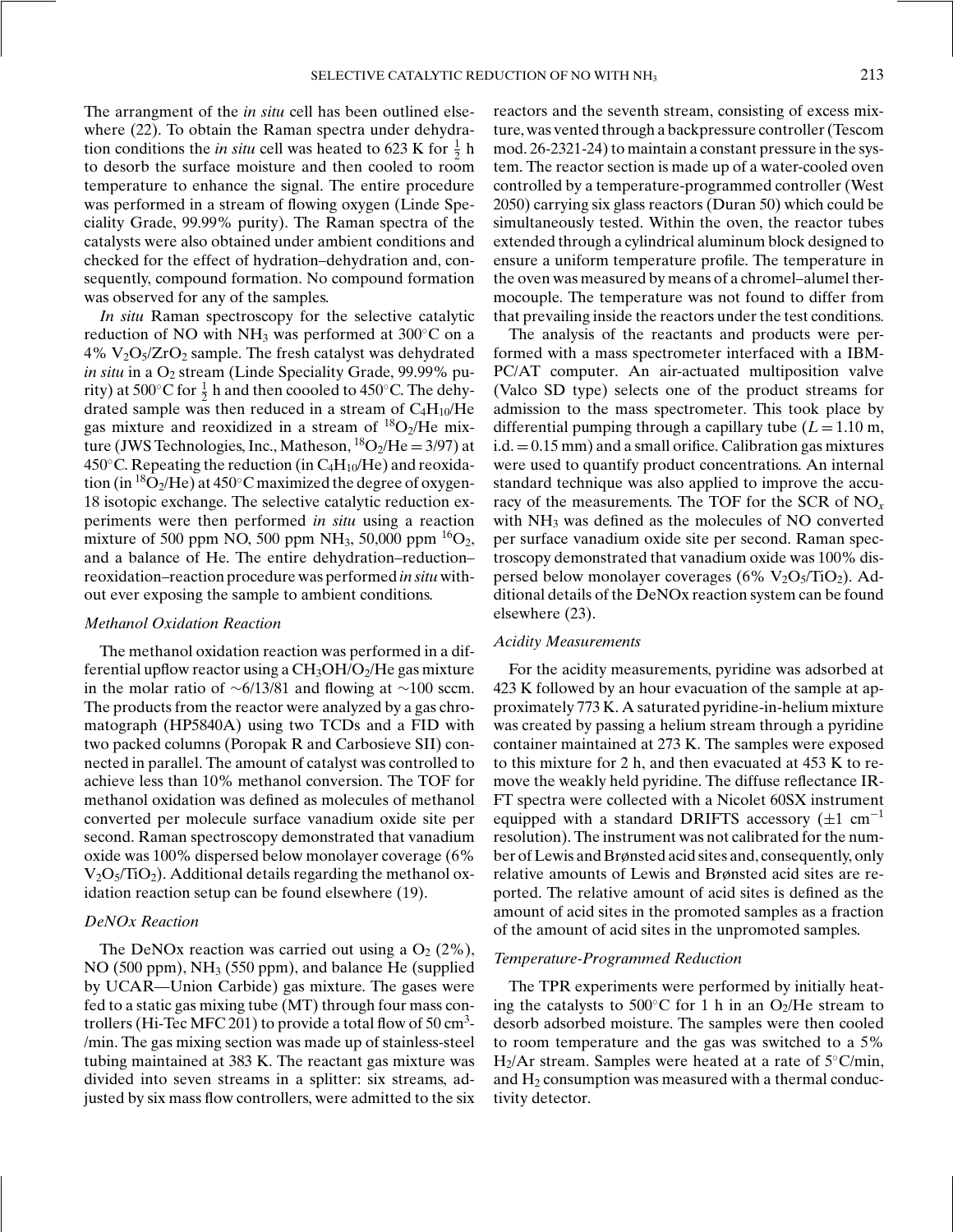#### **RESULTS**

## *Raman Spectroscopy*

The Raman spectra of dehydrated titania-supported vanadia catalysts are shown in Fig. 1, from 700 to 1200 cm $^{-1}$ , as a function of vanadia loading. The  $TiO<sub>2</sub>$  support possesses a Raman band at 790 cm−<sup>1</sup> which diminishes in intensity with increasing vanadia loading due to the absorption of the laser light by the yellow-orange-colored vanadia component. Addition of vanadia to the titania support results in the appearance of two new Raman bands at ∼1030 and  $\sim$ 930 cm<sup>-1</sup> which have previously been assigned to isolated and polymerized surface vanadia species, respectively (3, 24). The sharp Raman band of the isolated surface vanadia species shifts from 1025 to 1030 cm<sup>-1</sup> as a function of surface vanadia coverage. The ratio of polymerized to isolated surface vanadia species increases with vanadia loading up to monolayer coverage (approximately  $6\%$  V<sub>2</sub>O<sub>5</sub>/TiO<sub>2</sub>, which corresponds to 13.2  $\mu$ mol V<sup>+5</sup>/m<sup>2</sup>). At higher vanadia loadings on titania (8%  $V_2O_5/TiO_2$ ), microcrystalline  $V<sub>2</sub>O<sub>5</sub>$  particles are formed as separate phases on the twodimensional surface vanadia overlayer and give rise to a strong Raman band at 994 cm<sup>-1</sup> (24). Therefore, two surface vanadia species, isolated and polymerized, as well as a microcrystalline phase,  $V_2O_5$  particles, are present in the titania-supported vanadia catalysts and their relative concentrations depend on the surface vanadia coverage.

The influence of promoters (tungsten oxide, niobium oxide, and sulfate) on the Raman spectrum of a 1%  $V_2O<sub>5</sub>/TiO<sub>2</sub>$  catalyst under dehydrated conditions is shown in Fig. 2 in the region 700–1200 cm<sup>-1</sup>. The unpromoted 1%  $V_2O_5/TiO_2$  catalyst exhibits a sharp Raman band at 1025  $cm^{-1}$  which is shifted toward 1030 cm<sup>-1</sup> on the addition of tungsten and niobium oxide promoters. This slight shift reflects the higher surface coverages brought about by the addition of tungsten and niobium oxides, which are present



**FIG. 1.** Raman spectra of  $V_2O_5/TiO_2$  catalysts under dehydrated conditions as a function of vanadia loading.



**FIG. 2.** Raman spectra of promoted  $1\%$   $V_2O_5/TiO_2$  catalysts under dehydrated conditions. (a)  $1\%$   $V_2O_5/TiO_2$ , (b)  $1.1\%$   $SO_4/1\%$   $V_2O_5/TiO_2$ , (c) 6%  $Nb_2O_5/1\%V_2O_5/TiO_2$ , (d) 7%  $WO_3/1\%V_2O_5/TiO_2$ .

as surface metal oxide species (see below). The addition of 1.1% SO<sub>4</sub> to the 1%  $V_2O_5/TiO_2$  catalyst results in a downward shift and decrease in relative intensity of the 1025 cm−<sup>1</sup> Raman band. The total surface coverages of the mixed metal oxide overlayers were maintained below monolayer coverages and are presented in Table 1. Monolayer surface coverage on the titania support for the promoters corresponds to 7%  $Nb_2O_5/TiO_2$  (10.5  $\mu$ mol Nb<sup>+5</sup>/m<sup>2</sup>) (25) and 8% WO3/TiO $_2$  (6.9  $\mu$ mol W $^{+6}$ /m $^2$ ) (24), and only 1.1% SO $_4$  $(2.2 \ \mu \text{mol s}^{+6}\text{/m}^2)$  is achievable for the surface sulfate because of its volatility.

The tungsten oxide and niobium oxide promoters only mildly influenced the 925–930 cm<sup>-1</sup> Raman bands associated with the polymerized surface vanadia species. For the 1.1%  $SO_4/1\%$   $V_2O_5/TiO_2$  catalyst the increase in intensity of the 925–930 cm<sup>-1</sup> Raman band is more obvious but not comparable to the increase observed when the vanadium oxide loading is increased (compare Figs. 1 and 2). The promoters only formed surface metal oxide phases since the Raman bands of crystalline  $WO_3$  (24) and  $Nb_2O_5$  (25) phases were absent. The surface tungsten oxide species gave rise to a Raman band at 1011 cm<sup> $-1$ </sup> (24) (see Fig. 2), and the surface sulfate species exhibited a Raman band at 1370 cm−<sup>1</sup> (not

#### **TABLE 1**

#### **Surface Coverages of Mixed Metal Oxide Catalysts**

| v<br>$(\mu$ mol/m <sup>2</sup> ) | Promoter atom<br>$(\mu$ mol/m <sup>2</sup> ) | Total<br>$(\mu$ mol/m <sup>2</sup> ) |
|----------------------------------|----------------------------------------------|--------------------------------------|
| 2.2                              |                                              | 2.2                                  |
| 2.2                              | 6.0                                          | 8.2                                  |
| 2.2                              | 9.0                                          | 11.2                                 |
| 2.2                              | 2.3                                          | 4.5                                  |
|                                  |                                              |                                      |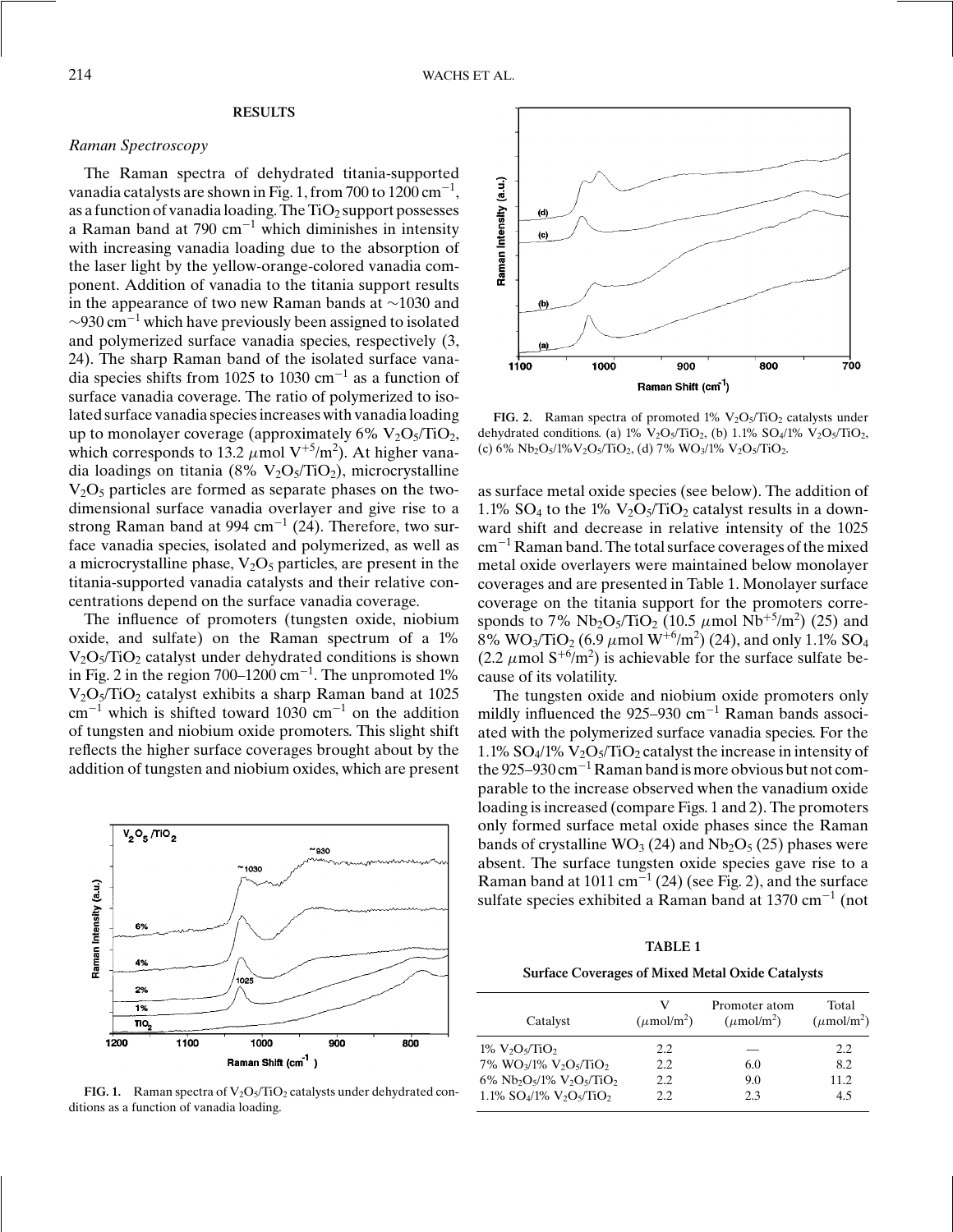

**FIG. 3.** Raman spectra of  $1\%$  V<sub>2</sub>O<sub>5</sub> supported on (a) alumina, (b) silica, and (c) titania under dehydrated conditions.

shown in Fig. 2) (21). The surface niobium oxide species possesses Raman bands at 985 and 930 cm<sup>-1</sup>, but is overshadowed by the much stronger Raman band of the surface vanadia species (25). Thus, the promoters increase the apparent surface coverage of the surface vanadia species and have only a mild (tungsten oxide and niobium oxide) to moderate (sulfate) influence on the ratio of polymerized to isolated surface vanadia species.

The Raman spectra of  $1\%$   $V_2O_5$  supported on different oxides (alumina, titania, and silica) under dehydrated condtions are presented in Fig. 3 in the region  $700-1200$  cm<sup>-1</sup>. At these low surface coverages, the isolated surface vanadia species is the predominant vanadia species present on the different oxide supports and gives rise to a sharp Raman band at 1016, 1025, and 1039 cm<sup>-1</sup> for alumina, titania, and silica, respectively. For the  $1\%$  V<sub>2</sub>O<sub>5</sub>/Al<sub>2</sub>O<sub>3</sub> a Raman band at 880 cm−<sup>1</sup> of lesser relative intensity is also observed, but is a minor component. The 970 and 800 cm<sup>-1</sup> bands in spectrum b and 790 cm<sup>-1</sup> band in spectrum c of Fig. 3 arise from the  $SiO<sub>2</sub>$  and  $TiO<sub>2</sub>$  supports, respectively. The shift in position of the Raman band of the surface vanadia species is due to slight changes, approximately  $0.02 \text{ Å}$ , in the length of the terminal V=O bond (26) of the surface  $O=V(-O-S)_{3}$ species (27, 28), where S represents the oxide support cation (Al, Ti, or Si).

### *Surface Acidity*

The distribution of surface acid sites in the titaniasupported vanadia catalysts as a function of vanadia loading has previously been reported in the literature (29). The titania support possesses only weak surface Lewis acid sites and no surface Brønsted acid sites as measured by pyridine adsorption (30). The number of surface Lewis acid sites slightly decreases and the number of surface Brønsted acid sites significantly increases as the surface vanadia loading is increased on the titania support (29).

The effect of promoters on the acidity measured by pyridine adsorption of 1%  $V_2O_5/TiO_2$  depends on the specific promoter used. The influence of the promoters on the acidity of the  $1\%$  V<sub>2</sub>O<sub>5</sub>/TiO<sub>2</sub> catalyst is shown in Table 2. The addition of the surface niobium oxide and sulfate promoters does not have an influence on the surface Brønsted acidity characteristics of the  $V_2O_5/TiO_2$  catalyst, but the Lewis acidity appears to remain unchanged for the surface niobium oxide species and decreases for the surface sulfate species. However, the addition of the surface tungsten oxide promoter to the vanadia–titania catalyst has a dramatic influence on the surface Brønsted acidity of the catalyst. These findings are in agreement with the intrinsic acidities of these promoters on a titania support since  $Nb<sub>2</sub>O<sub>5</sub>/TiO<sub>2</sub>$ does not possess surface Brønsted acidity (30),  $SO_4/TiO_2$ possesses surface Brønsted acidity only at high surface coverages (31), and  $WO_3/TiO_2$  possesses a significant amount of surface Brønsted acidity (especially for the high surface coverages employed in the present investigation) (32).

The acidity of the 1%  $V_2O_5$  supported on different oxides is determined primarily by the acidic characteristics of the oxide support because of the very low surface vanadia coverages. Essentially no surface acid sites were present for the vanadia–silica catalyst, only surface Lewis acid sites were present for the vanadia–alumina catalyst (33), and primarily surface Lewis acid sites with a trace of surface Brønsted acid sites were present for the vanadia–titania catalyst (Table 2).

Therefore, surface Brønsted acidity (measured by pyridine adsorption) is essentially not present at low surface vanadia coverages on oxide supports, but increases with surface vanadia coverage and specific promoters such as surface tungsten oxide species. More recent studies indicate that  $NH<sub>3</sub>$  adsorption does give rise to Brønsted acidity for samples that do not show increased Brønsted acidity with pyridine as the base, for example, the  $Nb_2O_5/V_2O_5/TiO_2$ catalysts (34). However, pyridine adsorption detects only the stronger Brønsted acid sites because it is a weaker base than NH3, and pyridine adsorption also readily discriminates between Brønsted and Lewis acid sites than NH<sub>3</sub> adsorption.

## **TABLE 2**

**Surface Acidity Characteristics of Promoted 1**% **V2O5/TiO2 Catalysts**

| Catalysts                                                                                | Relative Brønsted<br>acidity<br>(arbitrary units) | Relative Lewis<br>acidity<br>(arbitrary units) |
|------------------------------------------------------------------------------------------|---------------------------------------------------|------------------------------------------------|
| $1\% \text{ V}_2\text{O}_5/\text{TiO}_2$                                                 |                                                   |                                                |
| $6\%$ WO <sub>3</sub> /1% V <sub>2</sub> O <sub>5</sub> /TiO <sub>2</sub>                | 2.9                                               | 0.3                                            |
| $3\%$ Nb <sub>2</sub> O <sub>5</sub> /1% V <sub>2</sub> O <sub>5</sub> /TiO <sub>2</sub> | $\sim$ 1                                          | 0.9                                            |
| 1.1% $SO_4/1\%$ V <sub>2</sub> O <sub>5</sub> /TiO <sub>2</sub>                          | $\sim$ 1                                          | 0.3                                            |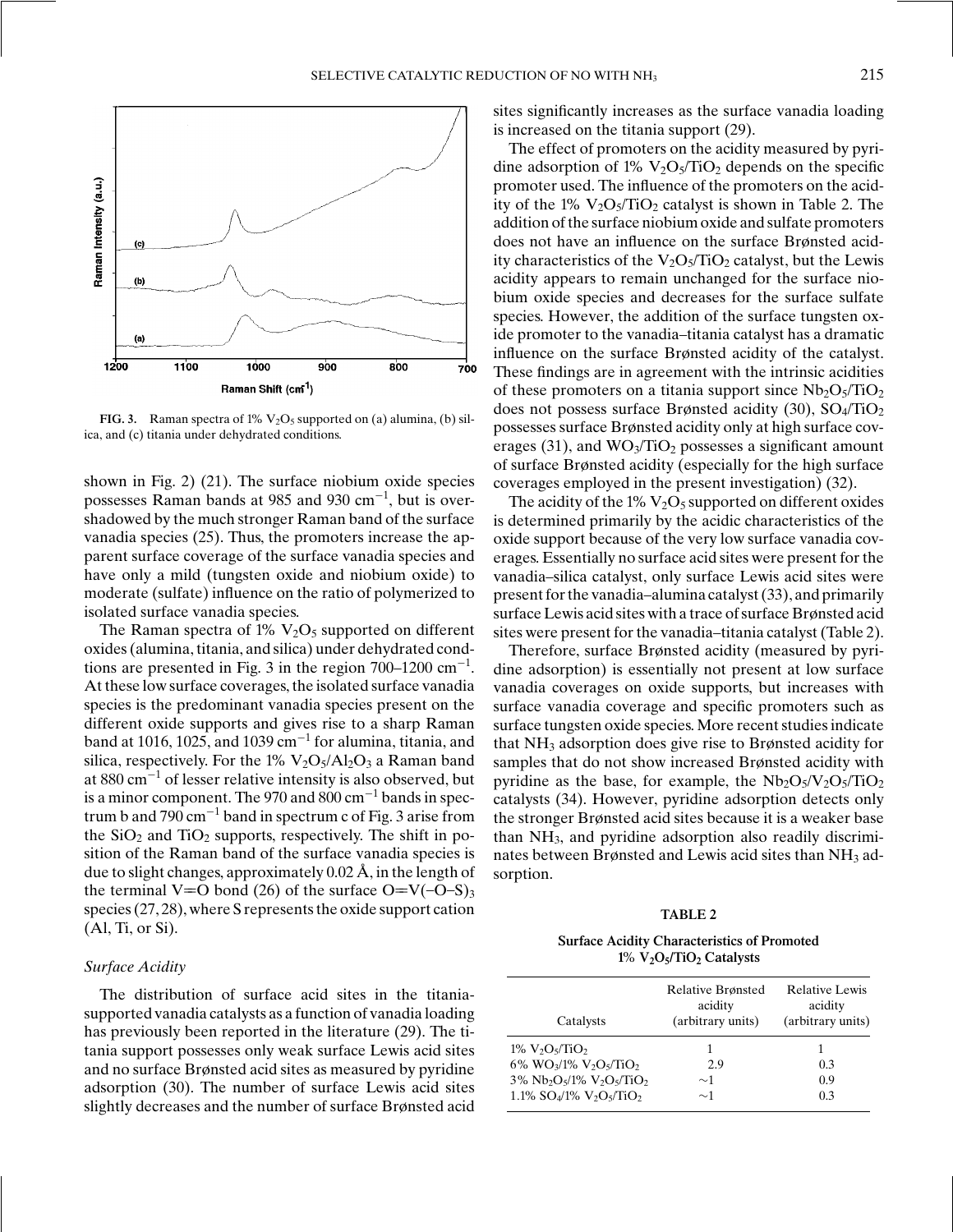## *Redox Properties*

The redox properties of the titania-supported vanadia catalysts were determined as a function of surface vanadia coverage and specific promoters by the selective oxidation of methanol at 503 K. This reaction probe was selected because methanol oxidation to formaldehyde requires only one surface redox site and yields dimethyl ether over surface acid sites (19). The selectivity toward formaldehyde varied from 95 to 99% and the major byproduct was dimethoxymethane, which is also a redox product of methanol oxidation. Only trace quantities of dimethyl ether were produced, indicating that surface acid sites were essentially not participating during the methanol oxidation reaction over the vanadia–titania catalysts. The TOFs for the titania-supported vanadia catalysts are presented in Figs. 4 and 5 as a function of vanadia loading and promoters, respectively. Within experimental error, the methanol oxidation TOF does not appear to depend on the surface vanadia coverage, over the  $1-7\%$  V<sub>2</sub>O<sub>5</sub> loading, or the presence of the selected promoters (surface tungsten oxide, surface niobium oxide, and surface sulfate). Independent methanol oxidation studies revealed that surface tungsten oxide, surface niobium oxide, and surface sulfate species on titania did not possess redox characteristics since they did not yield any formaldehyde at 503 K for the chosen reaction conditions (20, 21). The 7%  $V_2O_5/TiO_2$  sample contained a small amount of microcrystalline  $V_2O_5$  particles; the overall dispersion or fraction exposed was estimated to be about 90%, which did not significantly affect the apparent TOF. Higher concentrations of crystalline  $V_2O_5$  particles present at a higher vanadia loading do in fact decrease the apparent TOFs of the vanadia–titania catalysts. Thus, the specific redox properties of the titania-supported vanadia catalysts are not a function of the surface vanadia coverage or the presence of the selected promoters (surface tungsten oxide, niobium oxide, and sulfate).



promoted 1% V<sub>2</sub>O<sub>5</sub>/TiO<sub>2</sub>

**FIG. 5.** Redox reactivity of promoted  $V_2O<sub>5</sub>/TiO<sub>2</sub>$  catalysts during methanol oxidation (503 K). (a)  $1\%$  V<sub>2</sub>O<sub>5</sub>/TiO<sub>2</sub>, (b)  $1.1\%$  SO<sub>4</sub>/1%  $V_2O_5/TiO_2$ , (c) 6% Nb<sub>2</sub>O<sub>5</sub>/1%  $V_2O_5/TiO_2$ , (d) 7% WO<sub>3</sub>/1%  $V_2O_5/TiO_2$ .

The influence of the oxide support on the redox properties of the supported vanadia catalysts was also examined and the methanol oxidation redox TOFs are shown in Fig. 6. The selectivity toward formaldehyde was reduced by the participation of the alumina and silica supports in the methanol oxidation reaction which resulted in the formation of dimethyl ether and dimethyl ether/carbon oxides, respectively. However, the redox TOF only measures the reactivity of the surface vanadia sites toward formaldehyde production and, consequently, neglects the reactivity of the support. The specific oxide support has a dramatic effect on the methanol oxidation redox TOF and varies by approximately three orders of magnitude  $(V_2O_5/TiO_2)$  $V_2O_5/Al_2O_3 > V_2O_5/SiO_2$ .

The influence of the specific oxide support on the redox properties of the surface vanadia species was also probed with TPR in a hydrogen/helium mixture. The reduction



**FIG. 4.** Redox reactivity of  $V_2O_5/TiO_2$  catalysts during methanol oxidation as a function of  $V_2O_5$  loading (503 K).



**FIG. 6.** Redox reactivity of 1%  $V_2O_5$  supported on (a)  $SiO_2$ , (b)  $Al_2O_3$ , and (c)  $TiO<sub>2</sub>$  during methanol oxidation (503 K).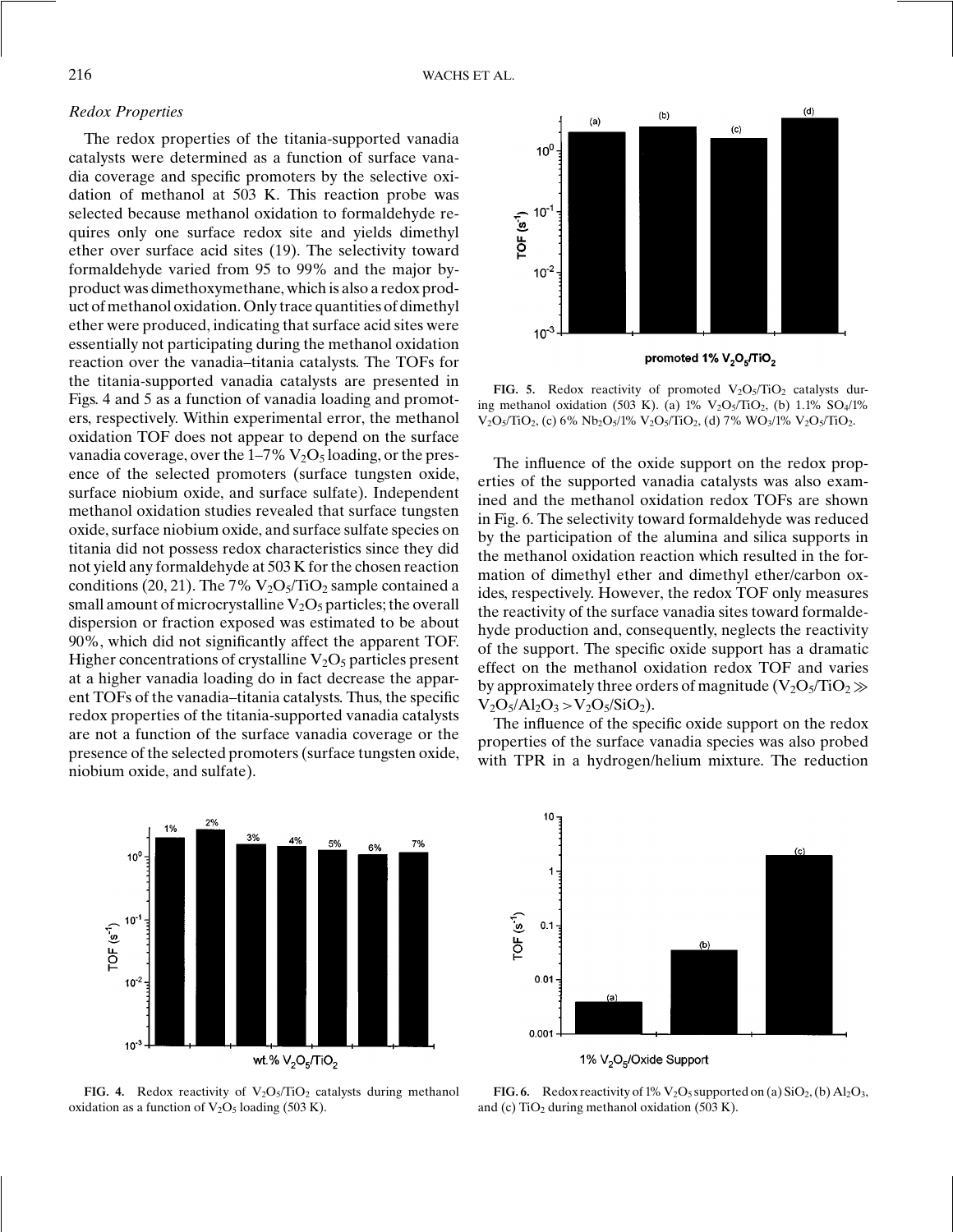**TPR Peak Maxima for 1%**  $V_2O_5$  **Supported on Different Oxides**

| Catalyst                                          | $T_{\rm p}$ (K) |
|---------------------------------------------------|-----------------|
| $1\% \text{ V}_2\text{O}_5/\text{TiO}_2$          | 654             |
| $1\% \text{ V}_2\text{O}_5/\text{Al}_2\text{O}_3$ | 714             |
| $1\% \text{ V}_2\text{O}_5/\text{SiO}_2$          | 721             |

peak maxima during TPR for the different supported vanadia catalysts are presented in Table 3. The differences in the TPR results are not as dramatic as the methanol oxidation TOFs, but exhibit the same trend  $(V_2O_5/TiO_2 >$  $V_2O_5/Al_2O_3 > V_2O_5/SiO_2$ . The TPR results confirm that the specific oxide support does have an effect on the redox properties of the surface vanadia species.

## *DeNOx Properties*

The TOFs for the selective catalytic reduction of NO with NH3 over titania-supported vanadia catalysts as a function of vanadia loading are shown in Fig. 7. The selectivity toward  $N_2$  production is essentially 100% for this series of catalysts at 473 K and chosen experimental conditions. The SCR TOF increases with increasing vanadia content by a factor of 5 up to monolayer surface coverage,  $6\%$  V<sub>2</sub>O<sub>5</sub>/TiO<sub>2</sub>, and decreases above monolayer coverage where microcrystalline  $V_2O_5$  particles are present. The 40% decrease in the SCR TOF above monolayer coverage is significantly greater than the corresponding decrease in the dispersion of the vanadia species (from 100% at monolayer coverage to approximately 80% for the 8%  $V_2O_5/TiO_2$  catalyst). This suggests that the microcrystalline  $V_2O_5$  particles are less reactive than the surface vanadia species as well as interfere with the reactivity of the surface vanadia species during the SCR reaction.







**FIG. 8.** SCR reactivity of promoted  $1\%$  V<sub>2</sub>O<sub>5</sub>/TiO<sub>2</sub> catalysts (473 K). (a)  $1\%$  V<sub>2</sub>O<sub>5</sub>/TiO<sub>2</sub>, (b)  $1.1\%$  SO<sub>4</sub>/1% V<sub>2</sub>O<sub>5</sub>/TiO<sub>2</sub>, (c) 6% Nb<sub>2</sub>O<sub>5</sub>/1%  $V_2O_5/TiO_2$ , (d) 7%  $WO_3/1\% V_2O_5/TiO_2$ .

The influence of the promoters on the SCR TOF is presented in Fig. 8. The selectivity toward  $N_2$  production is essentially 100% for this series of catalysts at 473 K under the chosen reaction conditions. The introduction of the surface sulfate species increased the SCR TOF by a factor of 2, and the introduction of surface tungsten oxide and niobium oxide species increased the SCR TOF by approximately an order of magnitude. Consequently, the specific SCR reactivity of the titania-supported vanadia catalysts is dependent on the surface vanadia coverage and the presence of the selected promoters (surface tungsten oxide, niobium oxide, and sulfate species).

The selectivity of SCR DeNOx catalysts at 100% NO conversion is also an important parameter. All the titaniasupported vanadia SCR catalysts achieved 100% NO conversion at  $623$  K. The SCR selectivities toward N<sub>2</sub> formation at 100% NO conversion are listed in Table 4 as a function of vanadium oxide loading and promoters. Increasing the vanadium oxide loading beyond  $3\%$  results in a drop in  $N_2$ selectivity from 100 to 73%. Furthermore, the addition of tungsten oxide and sulfate decrease the selectivity to  $N_2$ formation, 91 and 94%, respectively, whereas the addition of niobium oxide maintains the selectivity to  $N_2$  at 100%.

### **TABLE 4**

## **SCR Selectivities at 100% NO Conversion (623 K)**

| Catalyst                                                                              | $N_2$ selectivity $(\%)$ |
|---------------------------------------------------------------------------------------|--------------------------|
| $1\% \text{ V}_2\text{O}_5/\text{TiO}_2$                                              | 100                      |
| $3\% \text{ V}_2\text{O}_5/\text{TiO}_2$                                              | 100                      |
| 4.5% $V_2O_5/T_1O_2$                                                                  | 85                       |
| $6\% \text{ V}_2\text{O}_5/\text{TiO}_2$                                              | 78                       |
| $8\% \text{ V}_2\text{O}_5/\text{TiO}_2$                                              | 73                       |
| 6% Nb <sub>2</sub> O <sub>5</sub> /1% V <sub>2</sub> O <sub>5</sub> /TiO <sub>2</sub> | 100                      |
| 7% WO3/1% V2O5/TiO2                                                                   | 91                       |
| $1.1\%$ SO4/1% V <sub>2</sub> O <sub>5</sub> /TiO <sub>2</sub>                        | 94                       |
|                                                                                       |                          |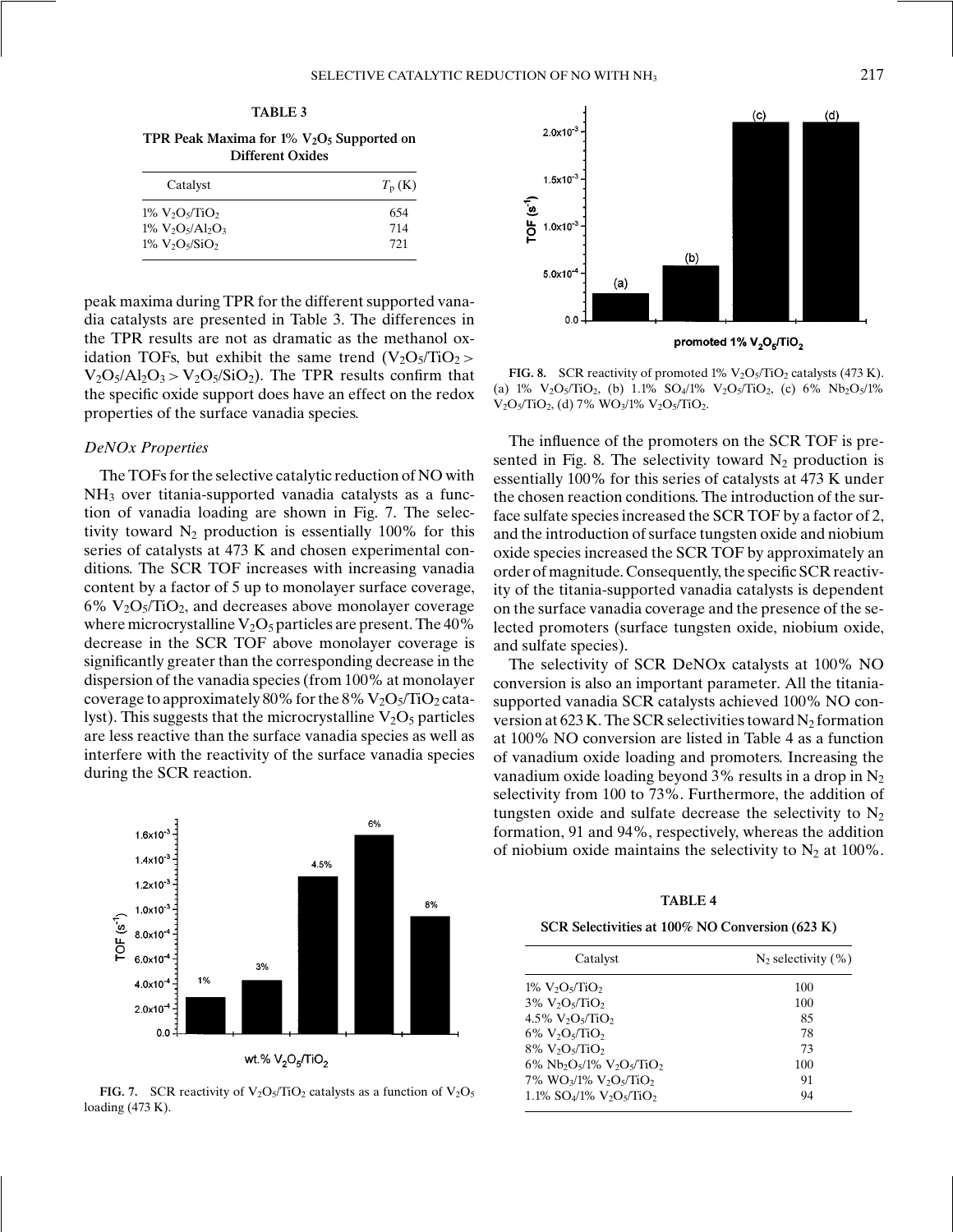

**FIG. 9.** SCR reactivity of  $1\%$  V<sub>2</sub>O<sub>5</sub> supported vanadia catalysts on different oxide supports (473 K). Note: same scale as in Fig. 7.

Therefore, at 100% conversion of NO, increasing the surface vanadia coverage lowers the selectivity toward  $N_2$  due to formation of  $N_2O$  and the specific promoters can further modify the selectivity.

The TOFs for the SCR of NO with NH<sub>3</sub> over  $1\%$  V<sub>2</sub>O<sub>5</sub> on different oxides are presented in Fig. 9. The oxide supports, in the absence of vanadia, exhibited negligible conversion during the SCR reaction. The TOF for the vanadia– titania catalyst was approximately three times greater than those for the vanadia–alumina and vanadia–silica catalysts. This trend was also observed for the alumina and titania systems at monolayer coverage of surface vanadia (factor of 4). Monolayer surface coverage of vanadia on silica is not achievable (28) and, consequently, could not be measured. The SCR selectivities of the different  $1\%$  V<sub>2</sub>O<sub>5</sub> catalysts are presented in Table 5. The SCR selectivity of 1%  $V_2O_5/TiO_2$  is found to be better than 1%  $V_2O_5/Al_2O_3$  and  $1\%$  V<sub>2</sub>O<sub>5</sub>/SiO<sub>2</sub> at 473 and 623 K. The selectivity to N<sub>2</sub> of 1%  $V_2O_5/Al_2O_3$  and 1%  $V_2O_5/SiO_2$  decreases further at 623 K but remains 100% for 1%  $V_2O<sub>5</sub>/TiO<sub>2</sub>$ . Thus, the oxide support affects both the specific reactivity and selectivity of the selective catalytic reduction of NO with NH<sub>3</sub> over supported vanadia catalysts.

## *In Situ Raman Spectroscopy during DeNOx*

*In situ* Raman experiments during the SCR reaction were also undertaken to monitor the stability of the terminal

| TABLE |  |
|-------|--|
|-------|--|

**SCR Selectivities for** 1% **V2O5 on Different Oxide Supports**

| Catalyst                                          | $N_2$ selectivity $(\%)$ |       |
|---------------------------------------------------|--------------------------|-------|
|                                                   | 473 K                    | 623 K |
| $1\% \text{ V}_2\text{O}_5/\text{TiO}_2$          | 100                      | 100   |
| $1\% \text{ V}_2\text{O}_5/\text{Al}_2\text{O}_3$ | 94                       | 91    |
| $1\% \text{ V}_2\text{O}_5/\text{SiO}_2$          | 91                       | 85    |



**FIG. 10.** *In situ* Raman spectra of  $4\%$  V<sub>2</sub>O<sub>5</sub>/ZrO<sub>2</sub> during SCR reaction at 300 $^{\circ}$ C. (a) After 25 reduction–reoxidation cycles with butane and  $^{18}O_2$ , respectively and cool down to 300◦C. (b) After selective catalytic reduction of NO with NH3 for 1400 s. (c) After selective catalytic reduction of NO with  $NH<sub>3</sub>$  for 1800 s.

 $V=O$  bond during this reaction. The terminal bond was isotopically labeled with oxygen-18 via a series of successive butane reduction and  $^{18}$ O oxidation cycles. The heavier mass of oxygen-18 relative to oxygen-16 shifted the corresponding Raman band from approximately 1030 to 990 cm<sup>-1</sup> (see Fig. 10). The surface vanadia monolayer coverage was deposited on a zirconia support (Degussa, 39 m<sup>2</sup>/g) because preliminary experiments revealed that oxygen diffuses less readily through zirconia than titania, and, consequently, the zirconia support minimized the consumption of the expensive oxygen-18. The time required to exchange the terminal  $V=^{18}O$  bond to  $V=^{16}O$  during the SCR reaction (containing only  ${}^{16}O_2$  and NO) was monitored by Raman spectroscopy (see Fig. 10). This exchange process took approximately 1800 s to complete. Comparison of the exchange time,  $t_{ex} = 1800$  s, with characteristic reaction time,  $t_{rx} = 1/TOF = 182$  s, reveals that it took approximately 10 reaction cycles to completely exchange the isotopically labeled  $V=18$ O terminal bond. This novel experiment suggests that the terminal  $V=O$  bond is too stable during the SCR reaction to be directly involved in the ratedetermining step.

## **DISCUSSION**

Increasing the surface vanadia coverage up to monolayer coverage increased the density (active sites/ $m<sup>2</sup>$ ) of surface redox sites, the ratio of polymerized to isolated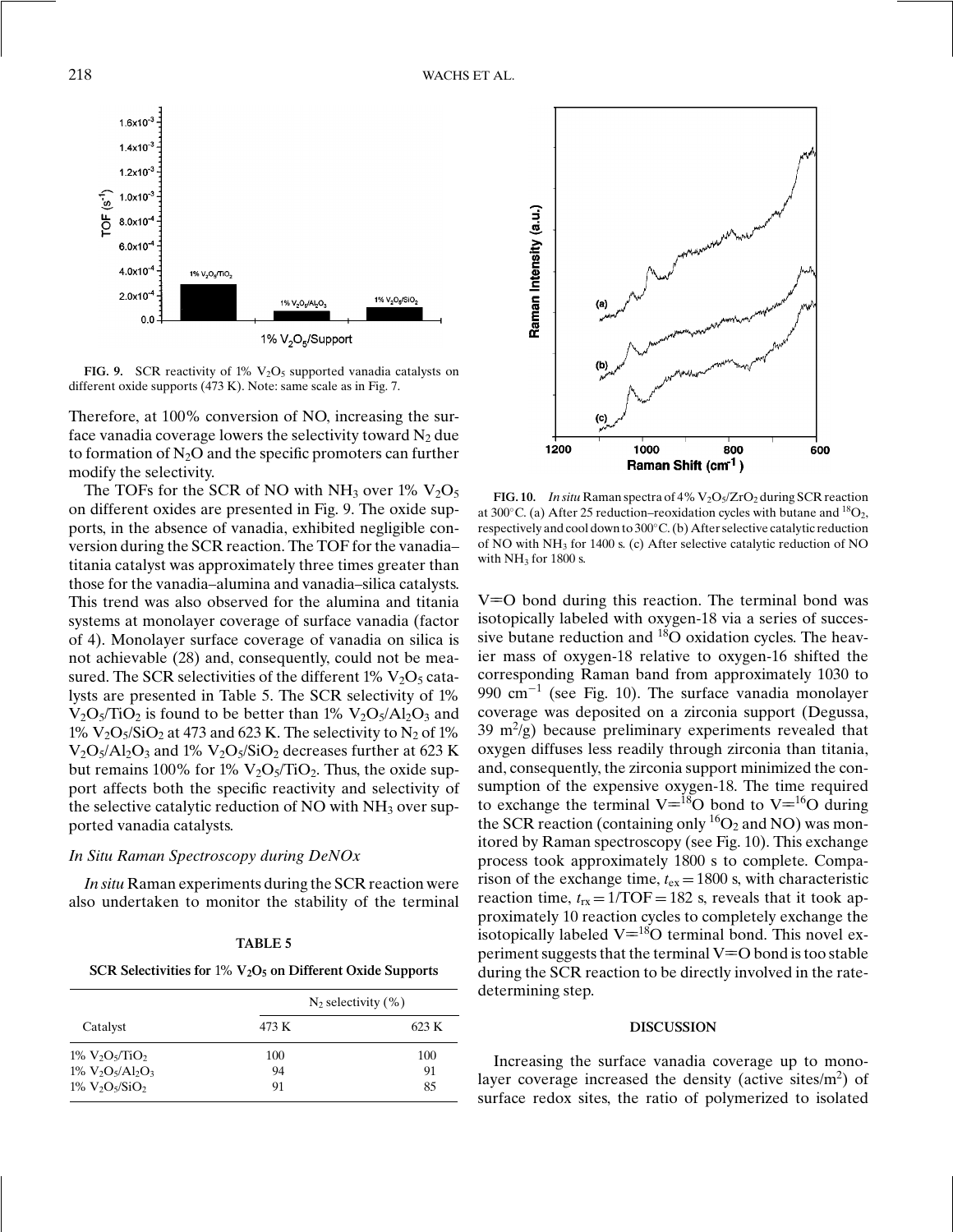surface vanadia species, the number of surface Brønsted acid sites, and the SCR DeNOx TOF, but did not affect the specific redox properties of the surface vanadia species. The constant methanol oxidation TOF, the redox probe reaction, with surface vanadia coverage reflects the one redox site requirement of this unimolecular reaction (19, 35) and the constant specific redox potential of the surface vanadia species at all coverages. The increasing SCR TOF with surface vanadia coverage reflects that the bimolecular De-NOx reaction requires another site in addition to the redox site to proceed. This requirement of an additional surface site suggests that the immediate environment of the surface redox site is critical. The increase in the SCR TOF with surface vanadia coverage could originate from the need for the DeNOx reaction to have two adjacent surface redox sites, a surface redox site with an adjacent surface acid site, or the greater specific activity of polymerized surface vanadia species relative to the isolated surface vanadia species. However, it is not straightforward to discriminate among these different possibilities by varying the surface vanadia coverage on titania since all of the above scenarios increase monotonically with surface vanadia coverage.

The introduction of surface promoters to the titania supported vanadia catalyst system introduces an independent variable which provides additional fundamental insight into the SCR DeNOx reaction and allows for better discrimination among the above possible scenarios. The addition of surface tungsten oxide, niobium oxide, and sulfate species to the  $1\%$  V<sub>2</sub>O<sub>5</sub>/TiO<sub>2</sub> catalyst increased the SCR TOF up to an order of magnitude at 473 K, with the maximum TOF observed for the tungsten oxide- and niobium oxide-promoted catalyst. The methanol oxidation probe reaction studies revealed that none of these surface promoter species were redox sites under these reaction conditions and infrared studies showed that the tungsten oxide promoter was a surface Brønsted acid site. The niobium oxide and sulfate promoters did not appear to substantially change the acidity of the 1%  $V_2O_5/TiO_2$  catalyst. These observations suggest that the addition of surface non-reducible metal oxide sites to surface redox sites substantially enhances the SCR TOF of titania-supported vanadia catalysts. It also demonstrates that the DeNOx reaction does not necessarily require two adjacent surface redox sites to proceed. Examination of the Raman spectra in Fig. 2 and the SCR data in Fig. 8 shows that the introduction of the surface promoter species has only a minor effect on the ratio of polymerized to isolated surface vanadia species but an enhancement of the SCR TOF is observed. Thus, it appears that the DeNOx reaction occurs most efficiently over a pair of surface sites containing a surface redox site and an adjacent surface nonreducible metal oxide site.

The different enhancements of the surface promoters on the DeNOx reaction over the  $1\%$  V<sub>2</sub>O<sub>5</sub>/TiO<sub>2</sub> catalyst are due to their different surface concentrations and acidic properties. Only a factor of 2 increase in the SCR TOF was obtained when the surface sulfate promoter was added. For the sulfated sample additional sulfate could not be added because it is not possible to achieve a high surface coverage of this surface species due to its volatility (see Table 1). The addition of surface niobium oxide and tungsten oxide species resulted in almost an order of magnitude increase in the SCR TOFs because of the high surface coverages of these promoters (see Table 1). The relative influence of the promoters, per promoter atom, on the SCR reaction are  $W \approx 1.7$ , Nb  $\approx 1.1$ , and S  $\approx 0.9$ . The surface tungsten oxide species possessed Brønsted acid sites, and the increase in the SCR TOF reveals the promoting effect of such sites. Comparison of the SCR TOF enhancements by the surface niobium oxide and tungsten oxide promoters suggests that surface Brønsted acid sites are the most efficient in promoting the SCR reaction since fewer surface tungsten oxide species resulted in a comparable TOF. Topsoe *et al.* recently provided *in situ* spectroscopic evidence that both surface Brønsted acid sites, and surface  $V=O$  sites are involved in the SCR catalytic cycle over vanadia–titania catalysts (14, 15). However, it should be noted that the presence of Brønsted acidity (as measured by pyridine adsorption) is not entirely necessary for the enhancement of the SCR reaction (e.g., niobium oxide).

The active surface sites for the SCR DeNOx reaction are also influenced by the underlying oxide support, and the TOFs vary by a factor of approximately 3 at 473 K and the chosen experimental conditions. The redox properties of the surface vanadia species are influenced by the underlying oxide support as shown by the very sensitive methanol oxidation reaction and TPR measurements: surface vanadia reduces more readily on  $TiO_2 \gg Al_2O_3 > SiO_2$ . The acidic properties of the surface vanadia species are slightly influenced by the oxide support since  $1\%$   $V_2O_5$  on titania possesses a small amount of surface Brønsted acid sites and surface Brønsted acid sites are not present on the corresponding  $1\%$   $V_2O_5$  on alumina and silica supports. However, comparable numbers of surface redox and Brønsted acid sites (per square meter) are present at monolayer coverages for alumina- and titania-supported vanadia catalysts (29, 33) and the difference in TOF is still present. This suggests that the specific redox properties of the surface vanadia species are primarily responsible for the influence of the oxide support on the SCR TOF. Furthermore, the specific oxide support also has an influence on the selectivity toward N<sub>2</sub> formation (TiO<sub>2</sub> > Al<sub>2</sub>O<sub>3</sub> > SiO<sub>2</sub>) as shown in Table 5 which may also be related to specific redox properties of the surface vanadia species. Similar observations about the influence of the oxide support on the SCR reactivity of the surface vanadia species were also reported by Nickl *et al.* (36).

Comparison of the SCR TOFs with the terminal  $V=O$ bond lengths or strengths, as directly measured by Raman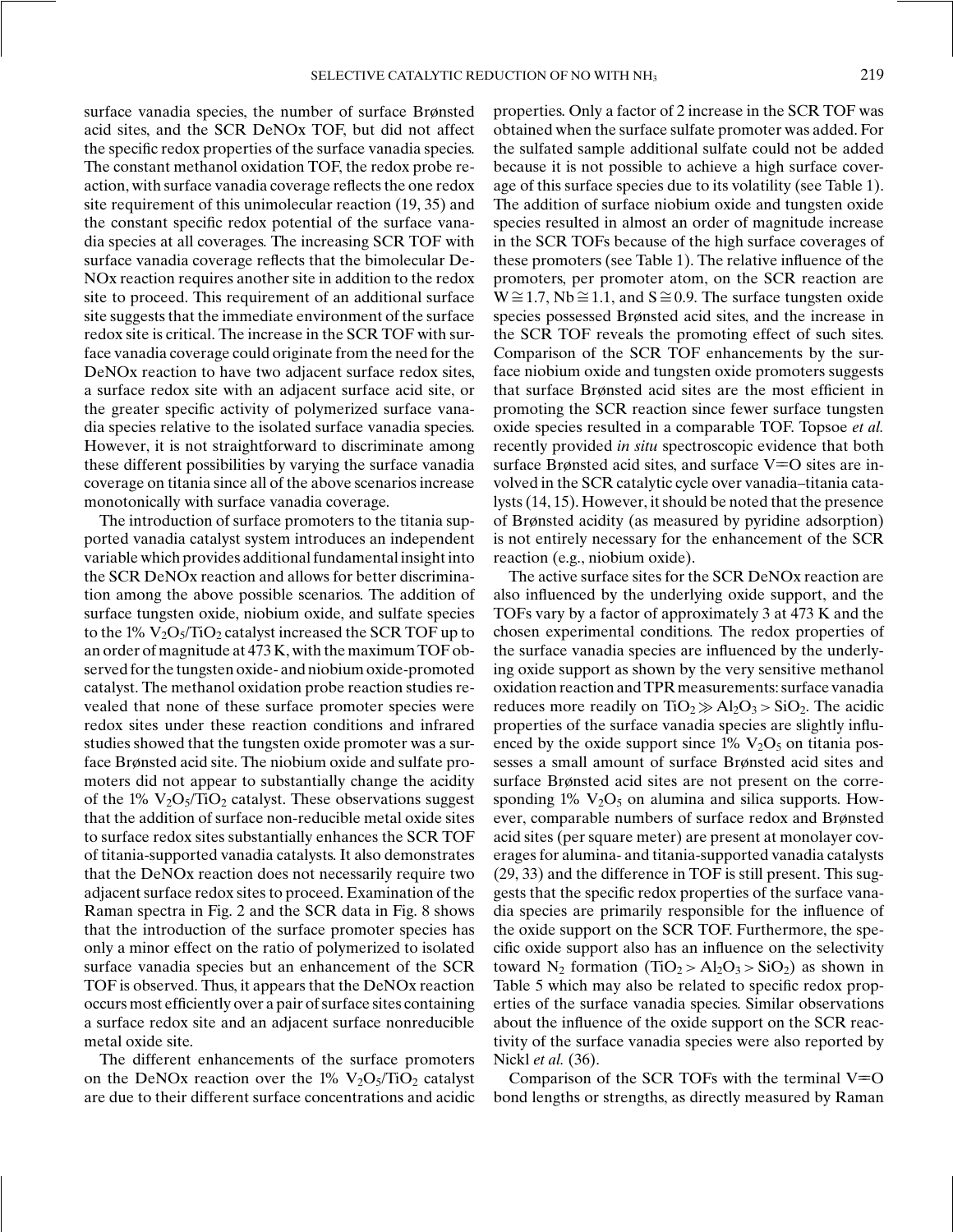spectroscopy (26), also reveals that a correlation between these two parameters does not appear to exist. The most active vanadia–titania catalyst exhibited a  $V=O$  Raman band 1025 cm−<sup>1</sup> , while the less active vanadia–alumina and vanadia–silica catalysts exhibited  $V=O$  Raman bands at 1016 and 1037 cm<sup>-1</sup>, respectively. The terminal V=O bond is clearly perturbed by the reduction as well as adsorption of hydrogen-containing gases such as  $NH<sub>3</sub>$  (4, 14, 15) and  $H<sub>2</sub>O$  (24, 28) due to hydrogen bonding, but these observations do not prove that it is directly involved in the ratedetermining step during the DeNOx reaction. The influence of the oxide support on the surface vanadia redox properties and the SCR TOF suggests that the bridging V–O– support bond may contribute to the rate determining step of the DeNOx reaction. This conclusion is consistent with model SCR studies with unsupported  $V_2O_5$  crystals that reported that the crystallographic planes possessing V–O–V or V–OH bonds rather than  $V=O$  bonds were the selective sites for the SCR reaction (12, 13). The *in situ* Raman experiments during the SCR reaction further support the above conclusion since  $V=18$ <sup>o</sup> was formed to be relatively stable during the SCR reaction ( $t_{ex}/t_{rx} \sim 10$ ).

The most efficient catalyst for the DeNOx reaction appears to be the titania-supported vanadia catalyst since it yields the highest TOF and selectivity in comparison to the corresponding alumina and silica catalyst systems. The selectivity toward  $N_2$  is 100% for the vanadia–titania system, and is not affected by the crystalline  $V_2O_5$  or promoters at 473 K. However, at 623 K the selectivities deviated from  $100\%$  N<sub>2</sub> production with surface vanadia coverage and the introduction of promoters (see Table 4). The selectivity toward  $N_2$  remained 100% up to 0.5 monolayer coverage and decreased with increasing surface vanadia coverage up to monolayer coverage. This suggests that a high surface concentration of surface vanadia redox sites, especially pairs of surface vanadia sites, may lead to overoxidation of NH3 and NO to  $N_2O$  during the DeNOx reaction at elevated temperatures. The introduction of surface sulfate to the 1%  $V_2O_5/TiO_2$  catalyst decreased the N<sub>2</sub> selectivity from 100 to 94%. Additional DeNOx studies with sulfated titania, in the absence of surface vanadia, demonstrated that the surface sulfate species becomes active as a redox site at 623 K, and results in 50% conversion of NO and a 93% selectivity to  $N_2$  for comparable amounts of catalysts. Similarly, the surface tungsten oxide species on titania also becomes active as a redox site at elevated temperatures (37). The surface niobium oxide species on titania is very stable to reduction by ammonia (38). An  $8.8\%$  Nb<sub>2</sub>O<sub>5</sub>/TiO<sub>2</sub> catalyst resulted in 42% conversion of NO and an  $N_2$  selectivity of 83% at 623 K (39), but this catalyst had more than a monolayer of surface niobium oxide species, which corresponds to 7%  $Nb_2O_5/TiO_2$ . The 100%  $N_2$  selectivity for the niobium oxide-promoted 1%  $V_2O_5/TiO_2$  catalyst suggests that the surface niobium oxide species are not significantly participating as redox sites in the DeNOx reaction at 623 K since lower selectivities would be expected. At elevated temperatures, high concentrations of surface redox sites, or pairs of surface redox sites, appear to result in overoxidation of  $NH<sub>3</sub>$  and NO to N<sub>2</sub>O and lower the DeNOx selectivity.

In summary, the data presented above suggest that selective catalytic reduction of  $NO<sub>x</sub>$  with  $NH<sub>3</sub>$  proceeds most efficiently over a dual-site mechanism involving a surface vanadia redox site and an adjacent surface nonreducible metal oxide site. The SCR reaction appears to be faster when the surface acid site is a Brønsted acid site; it can also proceed with a surface nonreducible metal oxide site, but the efficiency of the DeNOx reaction is usually reduced. When the adjacent surface site behaves as a redox site, the selectivity to  $N_2$  may be reduced by ammonia oxidation to N<sub>2</sub>O at elevated temperatures. The above dual-site mechanism for the SCR reaction has many features in common with prior mechanisms proposed in the literature. The need for two sites for the DeNOx reaction has also been proposed by Miyamoto *et al.* (1) (ammonia is adsorbed as NH<sub>4</sub><sup>+</sup> adjacent to  $V=O$  sites) and Janssen *et al.* (2) (pyrovanadate structure,  $O=V-O-V=O$ , is the most likely active site). The adsorption of NH3 primarily on surface Lewis acid sites was proposed by Lietti *et al.* (6, 7) and Went *et al.* (4). More recently, Topsoe *et al.* provided convincing *in situ* spectroscopic evidence that both surface Brønsted acid sites and surface vanadia sites are involved in the SCR catalytic cycle over titania-supported vanadia catalysts (14, 15). The conclusions reached above may have to be slightly modified when extrapolating to the more severe industrial DeNOx conditions where higher temperatures, significant amounts of moisture, sulfur oxides, and poisons are encountered.

## **CONCLUSIONS**

The structure and reactivity of supported vanadia catalysts were investigated as a function of surface coverage, promoters, specific oxide support, and temperature. The molecular structures of the surface vanadia species were determined with Raman spectroscopy and the distribution of surface Brønsted and Lewis acid sites was measured by infrared spectroscopy employing pyridine adsorption. The redox potential of the surface vanadia species was monitored by methanol oxidation and TPR. The reactivity of the various catalysts for the selective catalytic reduction of NO*<sup>x</sup>* with  $NH<sub>3</sub>$  was measured over a wide temperature range. Comparison of the structure and reactivity properties of the supported vanadia catalysts suggests that the reaction proceeds via a dual-site mechanism, involving a surface vanadia redox site and an adjacent surface nonreducible metal oxide site. Such dual sites are generated with increasing surface coverage of surface vanadia species or the addition of promoters, such as surface oxides of tungsten, niobium, and sulfur, and result in a 5- to 10-fold increase in the SCR TOF.